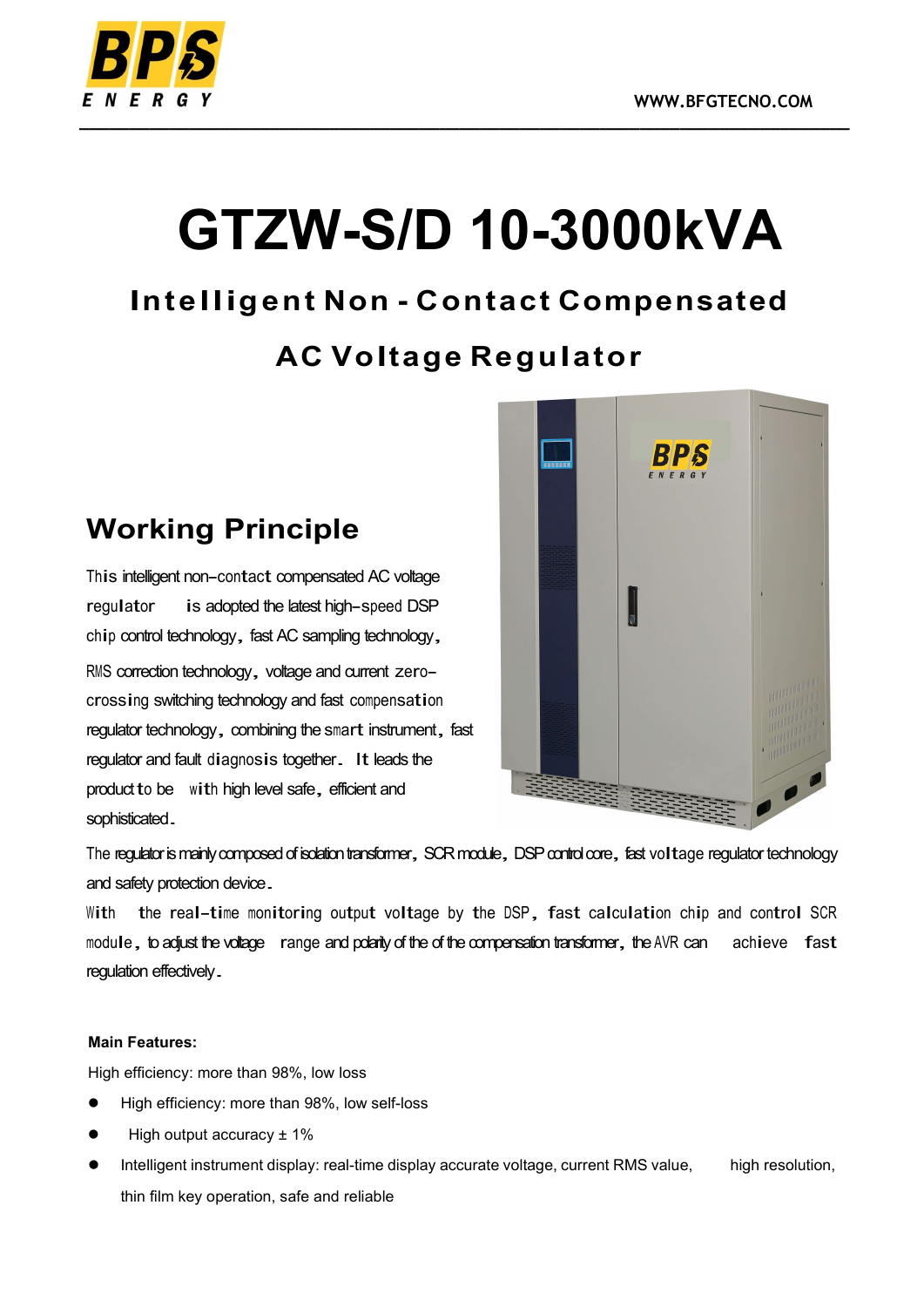

- Three-phase adjustment: three-phase independently regulation, to ensure that the output voltage of each phase is accurate.
- Wide range of applications: Wide voltage range, to satisfy poor power grid quality or with large voltage fluctuation power conditions
- High-speed response: Within 10ms, without any effect on computer, automation, equipment ect.
- Comprehensive Protection: phase loss, wrong phase, over temperature, overload, overvoltage, under voltage, short circuit, fuse protection etc. to ensure safe operation of the regulator & load.
- Preset function: output voltage, overload, overvoltage, response speed and other parameters can be arbitrarily set within capacity rating.
- Strong Overload capacity: the machine uses high-quality devices, excellent performance, can be continuously working with 100% rated load, and can withstand transient overload without damage to the machine.
- Strong adaptability: strong adaptability to the grid and load, can reliably, continuously and stably work in a variety of harsh power grid or with complex load conditions
- No distortion: use voltage and current zero-crossing switching technology, no cutoff, no inrush current, the output waveform without distortion in the switching process
- Low loss: less than 0.5% loss without load, which saves a lot of electricity fee for end users.
- Low loss: less than 0.5% loss without load under rated voltage, which saves a lot of electricity for customers

#### Perfect Application:

Industry, transportation, post and telecommunications, defense, railway, scientific research and other fields of large-scale mechanical and electrical equipment, metal processing equipment. Like production lines, elevators, medical equipment, embroidery textile equipment, air conditioning, radio and television, household appliances and building lighting and other electrical equipment, which needs stable voltage.

### Technical Parameters:

| Model                  | D10K-100K (1phase)                               | S10K-3000K (3phase)                            |
|------------------------|--------------------------------------------------|------------------------------------------------|
| Rated capacity:        | 10-100KVA                                        | 10-3000KVA                                     |
| Phase:                 | Single phase, L+N+G                              | 3phase, 3L+N+G                                 |
| Input Voltage<br>Range | 220V/230V/240Vac<br>(110V/120V/127Vcustomizable) | 380/400/415Vac<br>(200V/208V/220Vcustomizable) |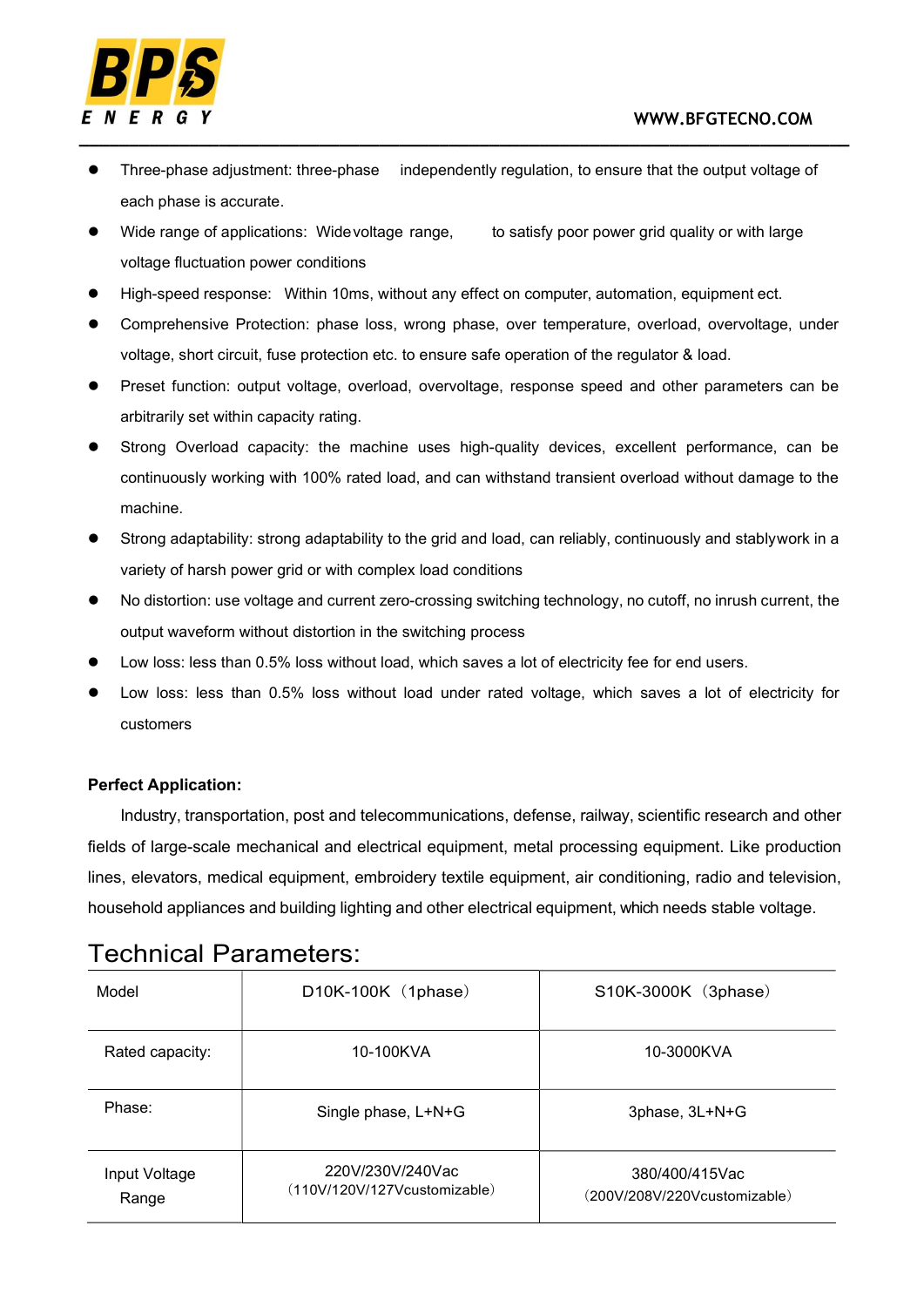

|                                     | Standard ± 15% (± 20% / ± 30% customizable)                                                                                                                                                                                      |                                       |  |  |
|-------------------------------------|----------------------------------------------------------------------------------------------------------------------------------------------------------------------------------------------------------------------------------|---------------------------------------|--|--|
| Output Voltage                      | ±10% Settable                                                                                                                                                                                                                    | ±10% Settable                         |  |  |
| regulation<br>Accuracy:             | ±1% /±3%/±5%<br>(Settable)                                                                                                                                                                                                       |                                       |  |  |
| Efficiency:                         | 10K-50K≥95%,<br>50K-100K≥97%,<br>>100K≥98%                                                                                                                                                                                       |                                       |  |  |
| Frequency:                          | 50Hz/60Hz auto-sense                                                                                                                                                                                                             |                                       |  |  |
| Response time:                      | < 10ms                                                                                                                                                                                                                           |                                       |  |  |
| Stabilization time:                 | $500ms$                                                                                                                                                                                                                          |                                       |  |  |
| Insulation class:                   | F class                                                                                                                                                                                                                          |                                       |  |  |
| Insulation<br>resistance:           | Insulation resistance of the whole machine > $50M\Omega$                                                                                                                                                                         |                                       |  |  |
| Dielectric strength:                | 2000V / 1min no arcing discharge, no breakdown                                                                                                                                                                                   |                                       |  |  |
| Output waveform:                    | ZERO harmonic increment<br>Without distortion,                                                                                                                                                                                   |                                       |  |  |
| Instantaneous<br>overload capacity: | 2 times the rated current                                                                                                                                                                                                        |                                       |  |  |
| Display mode:                       | <b>LCD Display</b>                                                                                                                                                                                                               |                                       |  |  |
| Communication<br>interface:         | RS232 OR RS485 (Optional)                                                                                                                                                                                                        |                                       |  |  |
| Protection:                         | Overload, overvoltage, undervoltage (settable), short circuit, phase loss, phase<br>sequence wrong, over temperature, fuse                                                                                                       |                                       |  |  |
| Lightning<br>protection degree      | 220V or 380V, 20KA, C-class lightning protection, 1200V, <25ns (optional)                                                                                                                                                        |                                       |  |  |
| Filter:                             | Built-in output filter to solve the transmission, EMT, EMI problems, to optimize the<br>power quality, improve equipment anti-interference ability, the maximum leakage<br>current <2mA, in line with GB7343 standard (optional) |                                       |  |  |
| Isolation:                          | Built-in or external isolation transformer, to meet the electrical equipment and<br>power grid to eliminate the interference of power grid clutter, to protect equipment<br>and safety of personnel (optional)                   |                                       |  |  |
| Cooling method:                     |                                                                                                                                                                                                                                  | Forced air cooling, intelligent speed |  |  |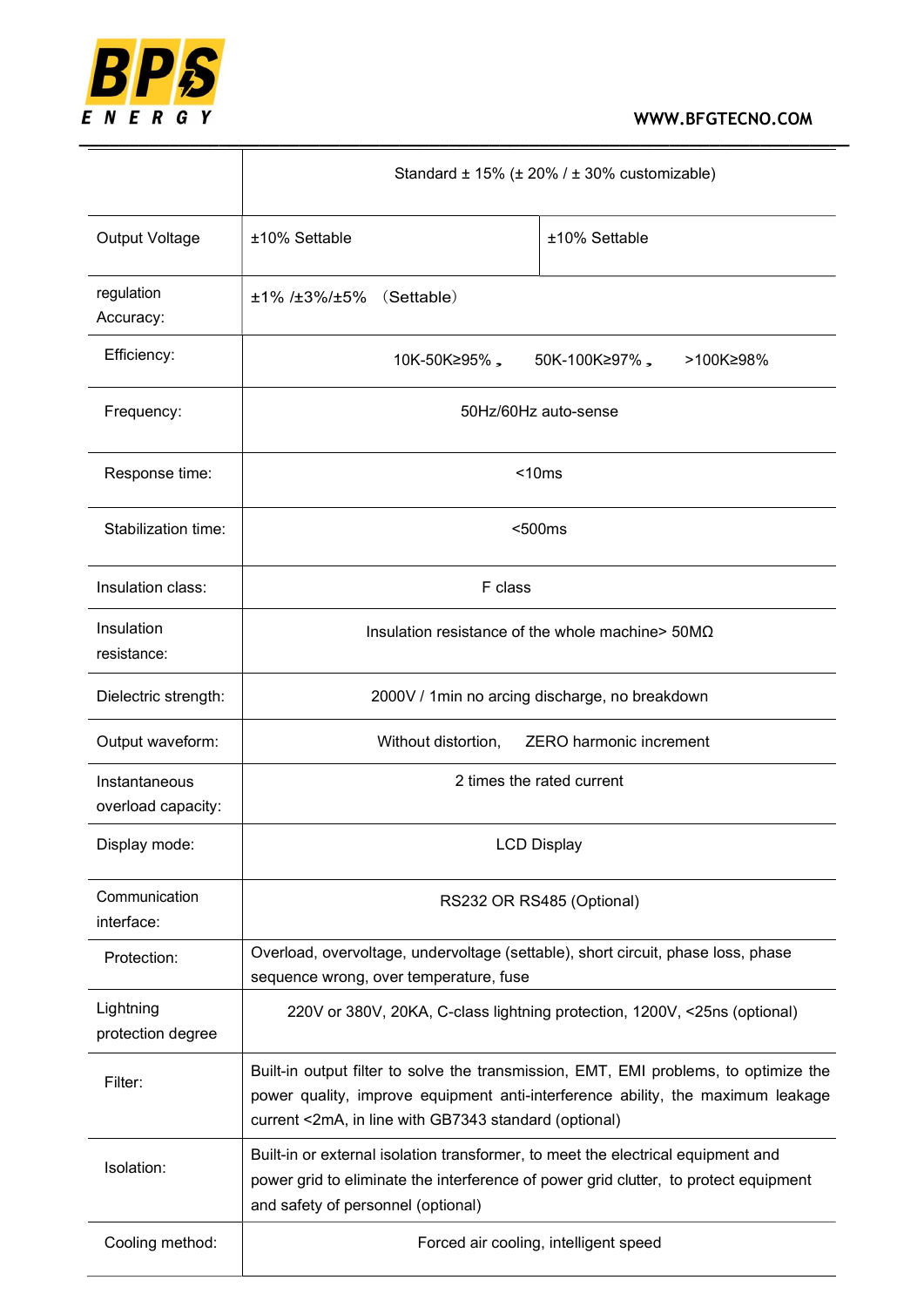

#### WWW.BFGTECNO.COM

IP degree and the set of the set of the set of the set of the set of the set of the set of the set of the set of the set of the set of the set of the set of the set of the set of the set of the set of the set of the set of

## Dimensions and weight (for reference only)

| Model<br>Capacity<br>(KVA) |                               | Size (W*D*H) Cm | Weight     |
|----------------------------|-------------------------------|-----------------|------------|
| GTZW-D3K                   | 3KVA                          | 25*53*30        | (Kg)<br>22 |
| GTZW-D5K                   | 5KVA                          | 25*53*30        | 25         |
| GTZW-D10K                  | 10KVA                         | 25*53*30        | 32         |
| GTZW-D15K                  | 15KVA                         | 25*53*30        | 40         |
| GTZW-D20K                  | 20KVA                         | 35*60*40        | 70         |
| GTZW-D30K                  | 30KVA                         | 35*60*40        | 80         |
| GTZW-D40K                  | 40KVA                         | 38*78*83        | 100        |
| GTZW-D50K                  | 50KVA                         | 38*78*83        | 120        |
| GTZW-D75K                  | 75KVA                         | 43*78*117       | 150        |
| GTZW-D100K                 | 100KVA                        | 43*78*117       | 180        |
|                            | 3 Phase In and 3 Phase Output |                 |            |
| GTZW-S10K                  | 10KVA                         | 38*78*83        | 70         |
| GTZW-S20K                  | 20KVA                         | 38*78*83        | 80         |
| GTZW-S30K                  | 30KVA                         | 38*78*83        | 90         |
| GTZW-S50K                  | 50KVA                         | 38*78*83        | 150        |
| GTZW-S80K                  | 80KVA                         | 43*78*117       | 170        |
| GTZW-S100K                 | <b>100KVA</b>                 | 43*78*117       | 190        |
| GTZW-S120K                 | <b>120KVA</b>                 | 52*83*130       | 216        |
| GTZW-S150K                 | <b>150KVA</b>                 | 52*83*130       | 240        |
| GTZW-S200K                 | 200KVA                        | 52*83*130       | 280        |
| GTZW-S250K                 | 250KVA                        | 100*80*150      | 350        |
| GTZW-S300K                 | 300KVA                        | 100*80*150      | 390        |